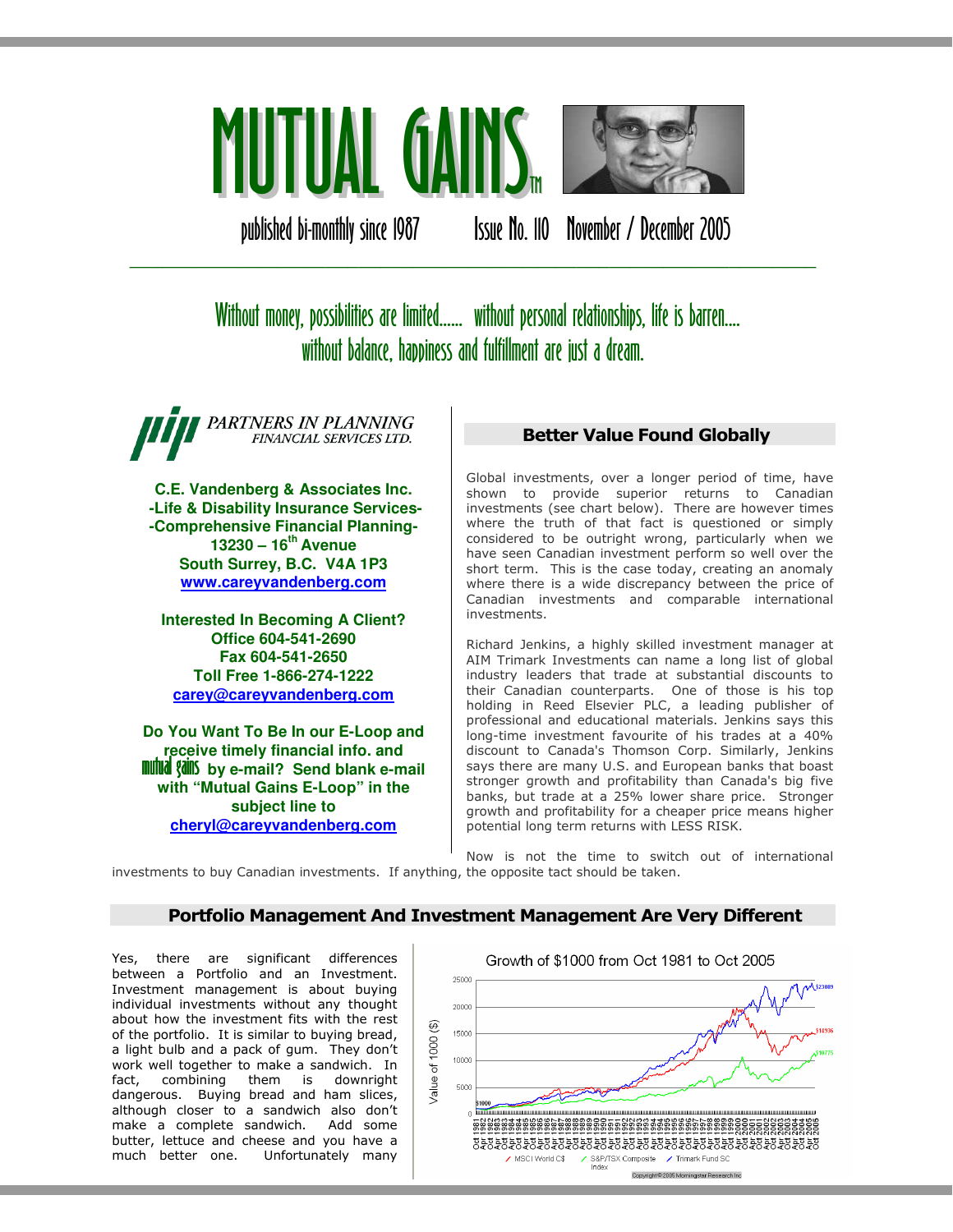investors buy the equivalent of a loaf of bread and a box of dishwasher detergent because the relationship between the 2 elements never crosses their mind. Even more dangerous is many investors just go out and buy a lot of bread because there is a fresh bread smell all through the neighbourhood and everyone is loading up on it.

Portfolio Management on the other hand is putting complimentary investments together. I call it, when 1 zigs the other zags. Harry Markowitz, the winner of the 1990 Nobel Prize in Economics calls it Modern Portfolio Theory. Putting Portfolio Management into play acknowledges that investments don't work in isolation. They can work more efficiently, by producing higher returns with lower risk when combined in a portfolio. Portfolio Management is a properly constructed portfolio of individual investments creating synergies through which the output of the combination is greater than the sum of its parts.

A portfolio is an intelligently assembled group of investments. Rather than holding a "collection of investments", portfolios are constructed within the context of how well new investments fit with the existing investments with the goal of increasing returns AND reducing overall risk.

### A Charitable Fund In YOUR Name

In early 2006, a major Canadian financial company will be launching an innovative new product that promises to change the charitable landscape in Canada. This "Charitable Giving Fund" will give you a simple and convenient mechanism to take advantage of the many benefits of philanthropy.

This new Charitable Giving Fund enables investors to set up the equivalent of a private foundation without the traditional hassle or cost. This is not a mutual fund or particular investment, but rather a vehicle or holding pool to support charitable giving.

When you set up an account (with the help of your Financial Planner) and make a contribution, you will receive an immediate tax receipt for the funds donated. Much like a private foundation, you will be able to name the account ("The \_\_\_\_\_\_\_\_\_\_\_ Charitable Fund"), decide on the investments within the fund, and recommend which registered charities will receive money (grants). The fund even enables clients to leave a charitable legacy as giving decisions can be passed down to future generations. Grants can be made in perpetuity to the charities that you select.

## Leaving Your 2<sup>nd</sup> Property To the Kids

Any property that has appreciated in value, aside from your principal residence, will trigger capital gains when you die. For the average person, like you and me, summer homes or  $2<sup>nd</sup>$  properties are the main culprits for the biggest part of the tax bill when an estate is settled upon death. There is a way you can minimize this tax.

How about selling your 2<sup>nd</sup> property to the kids now? If you sell the property to your children today instead of getting it at your death, your tax liability is capped and any future capital gains will be deferred until your kids decide to unload it which could be to your grandkids. This also reduces probate fees on your estate.

Don't like the idea of paying a tax on the capital gain now from that idea? You can sell it to them and take back a mortgage with a long amortization. This would spread the capital gains tax over the next 5 years. If you are feeling particularly generous you can make the mortgage interest free and forgive the remaining balance owing in your will.

While you may be tempted to "sell" your  $2^{nd}$  property to your adult children for a cheap price to reduce the capital gains tax you will have to pay, I would like to warn you that CRA will calculate the capital gain based on the "fair market value".

#### Reduce Your Educational Costs By 20%

If you plan on paying for your kids education in the future you can either:

1) Pay 80% now OR 2) Pay 100% later.

With "1" you put money into an RESP for your child. The government tops it up with an additional 20%.

With 2 you pay 100% of your child's education costs as the bills come in. You get nothing from the government.

The math, and your decision whether or not to contribute to an RESP is that simple.

If future education is on your mind for your kids and you are wondering how you are going to cover that cost since you don't have the money you may want to consider this. Get an RESP loan NOW with a 5 year term. Use the proceeds to contribute to an RESP. For every \$80 you borrow the government is going to add \$20 to your RESP account to a maximum of \$800 / year if you haven't contributed fully to an RESP in the past. All of this money can be used to pay for you child's education in the future.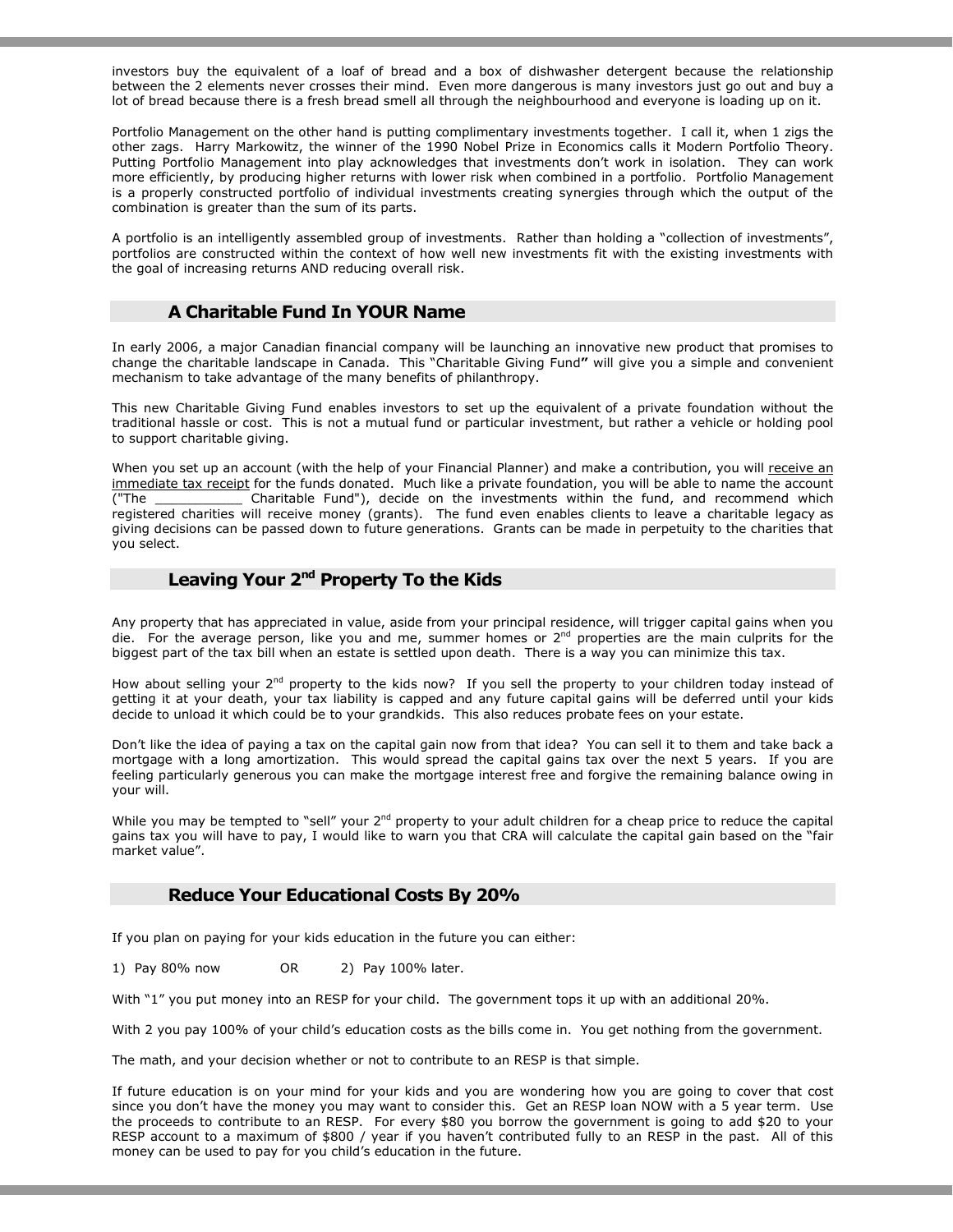With an RESP loan you only have to borrow for 80% of the expected education costs. Since you are saving 20% why not add 20% to that same loan put that money into an RRSP for yourself. You can do this with the same loan.

Notes: This must be done before you child turns 16 to receive the CESG.

## Flexibility Is The RESP's Middle Name

I have often had conversations with people about RESP's. Often I find there is a bit of hesitation about the RESP's flexibility in the context of, "what if  $\qquad \qquad$  doesn't go to school after high school?"

Money can be paid out of an RESP for all kinds of post secondary education including college and trade school. Also, the RESP can be switched to a sibling. What if none of those work? Well, here is the breakdown of how money can come out of the RESP.

1<sup>st</sup> Option – The original money you put in plus all money your investment earns can be transferred into your own RRSP or a Spousal RRSP provided you have the RRSP contribution room. The 20% (CESG) which was contributed by the government into the RESP would go back to the government.

2<sup>nd</sup> Option – You can take out the original capital you invested without any implications. The earnings will be withdrawn but you will pay tax at your regular tax rate plus an additional 20%. Like the  $1<sup>st</sup>$  Option, the 20% (CESG) would go back to the government. The plan must have been in existence for 10 years or longer and your child must be 21 or over.

In my opinion there is no better way to save for potential education expenses than an RESP because you potentially get 20% free money AND it is highly flexible when money needs to be withdrawn.

## **Applying for CPP? You May Want to Split It**

You're married, retired and starting to apply for your Canada Pension Plan benefits. One of you may be receiving a company pension, while the other may not. It that is you, read on.

A useful tool provided by the federal government involves "assigning" benefits. Assignment of CPP benefits is something spouses do voluntarily to share their pension payments. This should be done in almost all circumstances where there is a discrepancy between the retirement incomes of each spouse (ie 1 has taxable income of \$40,000 while the other has taxable income of \$15,000). It is most advantageous when the higherincome spouse has taxable income of more than \$56,968 per year, which is the point where Old Age Security (OAS) begins to be "clawed back".

If one of you were to die, the pension amount the survivor would receive would return to the pre-assignment amount. Assignment of CPP can create significant tax savings, but given how simple the application is, even small savings can make the strategy worth considering.

## OAS & GIS Clawback Remedies

If your OAS or GIS is being clawed back the culprit may be your bank deposits or investments which are increasing your taxable income. There is a fix however.

First, to understand the true cost of clawbacks consider this example. Frank lives in Ontario and receives the Guaranteed Income Supplement. To improve his financial situation, he worked for the Census in 2001, earning \$1,384. As a result he had to pay \$542 in income tax; his OAS and GIS benefits went down \$601, and his social housing costs went up \$216. Tallying this up, Frank finds that his extra income of \$1,384 has cost him \$1,359, for a net benefit of \$25. Essentially he has been taxed at a rate of 98%. Would you work for 2 cents on the dollar?

In Frank's case the choice is easy. Why bother trying to earn any extra income. However, if that extra income comes from your bank deposits or investments your only choice it seems would be to put your money under your mattress. Being the prudent individual you are, I'm sure you would find it a waste to mattress your money. If you are having your OAS or GIS clawed back your mattress is almost as good a place as a bank deposit. It doesn't have to be. Here is an idea that I have used for people in your situation.

All investment income you earn outside of an RRSP, RRIF or life insurance contract are added to your income every year. Principal Protected Notes however offer gains or income that can be deferred until the end of the term of the investment. These are generically called "Principal Protected Notes" and come in a wide range of investment choices. Many offer deferred tax opportunities and will help in minimizing OAS or GIS clawbacks. All the Principal Protected Notes that have come across my desk offer principal protection. Nice.